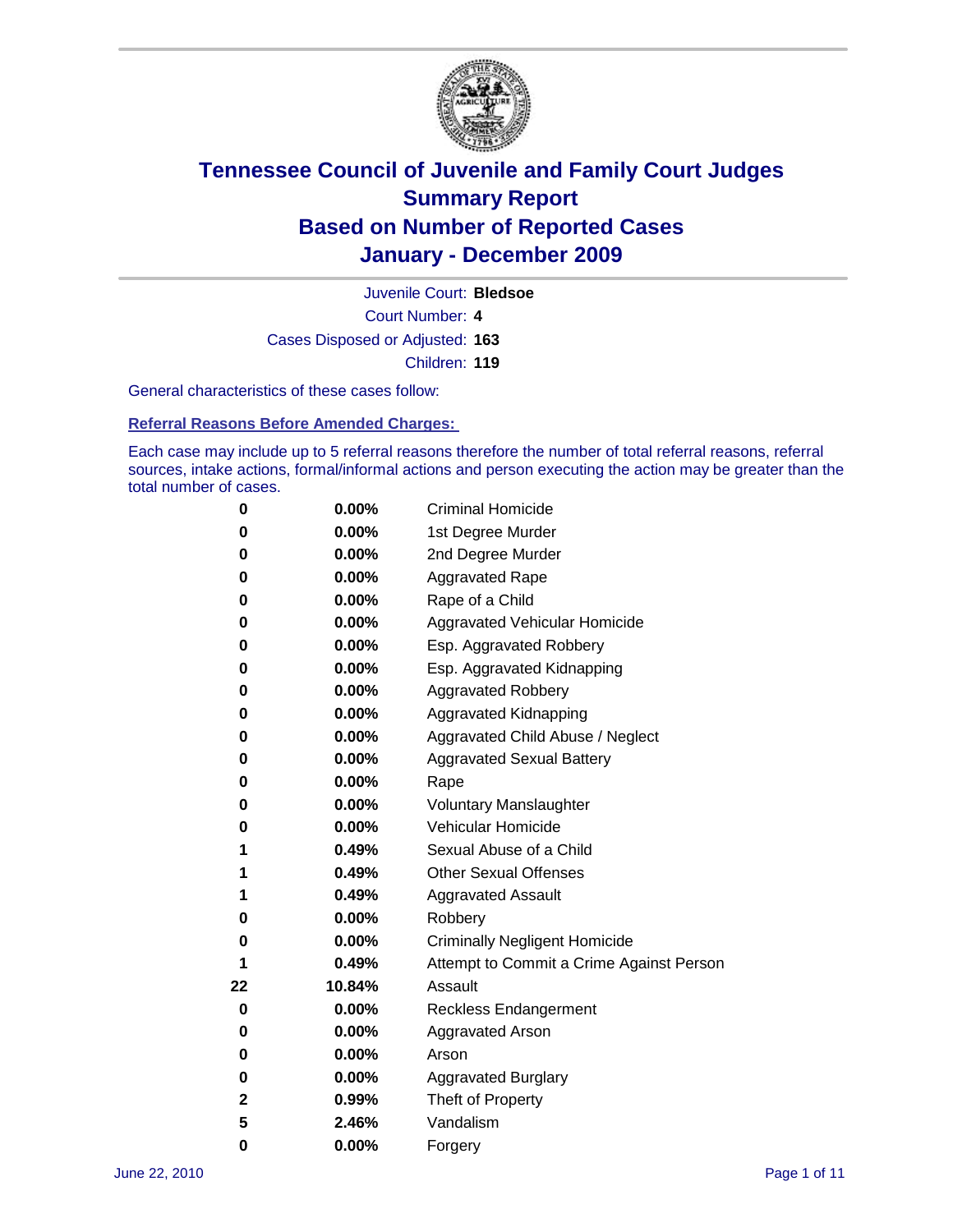

Juvenile Court: **Bledsoe**

Court Number: **4**

Cases Disposed or Adjusted: **163**

Children: **119**

#### **Referral Reasons Before Amended Charges:**

Each case may include up to 5 referral reasons therefore the number of total referral reasons, referral sources, intake actions, formal/informal actions and person executing the action may be greater than the total number of cases.

| 0            | 0.00%    | <b>Worthless Checks</b>                                     |
|--------------|----------|-------------------------------------------------------------|
| 0            | 0.00%    | Illegal Possession / Fraudulent Use of Credit / Debit Cards |
| 2            | 0.99%    | <b>Burglary</b>                                             |
| 0            | 0.00%    | Unauthorized Use of a Vehicle                               |
| 0            | 0.00%    | <b>Cruelty to Animals</b>                                   |
| 1            | 0.49%    | Sale of Controlled Substances                               |
| 1            | 0.49%    | <b>Other Drug Offenses</b>                                  |
| 5            | 2.46%    | <b>Possession of Controlled Substances</b>                  |
| 0            | 0.00%    | <b>Criminal Attempt</b>                                     |
| 0            | 0.00%    | Carrying Weapons on School Property                         |
| 0            | 0.00%    | Unlawful Carrying / Possession of a Weapon                  |
| 0            | 0.00%    | <b>Evading Arrest</b>                                       |
| 1            | 0.49%    | Escape                                                      |
| 0            | 0.00%    | Driving Under Influence (DUI)                               |
| 4            | 1.97%    | Possession / Consumption of Alcohol                         |
| 0            | 0.00%    | Resisting Stop, Frisk, Halt, Arrest or Search               |
| 0            | 0.00%    | <b>Aggravated Criminal Trespass</b>                         |
| 0            | 0.00%    | Harassment                                                  |
| 0            | 0.00%    | Failure to Appear                                           |
| 0            | 0.00%    | Filing a False Police Report                                |
| 0            | 0.00%    | Criminal Impersonation                                      |
| 0            | 0.00%    | <b>Disorderly Conduct</b>                                   |
| 0            | 0.00%    | <b>Criminal Trespass</b>                                    |
| 1            | 0.49%    | <b>Public Intoxication</b>                                  |
| 0            | 0.00%    | Gambling                                                    |
| 12           | 5.91%    | <b>Traffic</b>                                              |
| 0            | 0.00%    | <b>Local Ordinances</b>                                     |
| 0            | 0.00%    | Violation of Wildlife Regulations                           |
| 0            | $0.00\%$ | Contempt of Court                                           |
| $\mathbf{2}$ | 0.99%    | Violation of Probation                                      |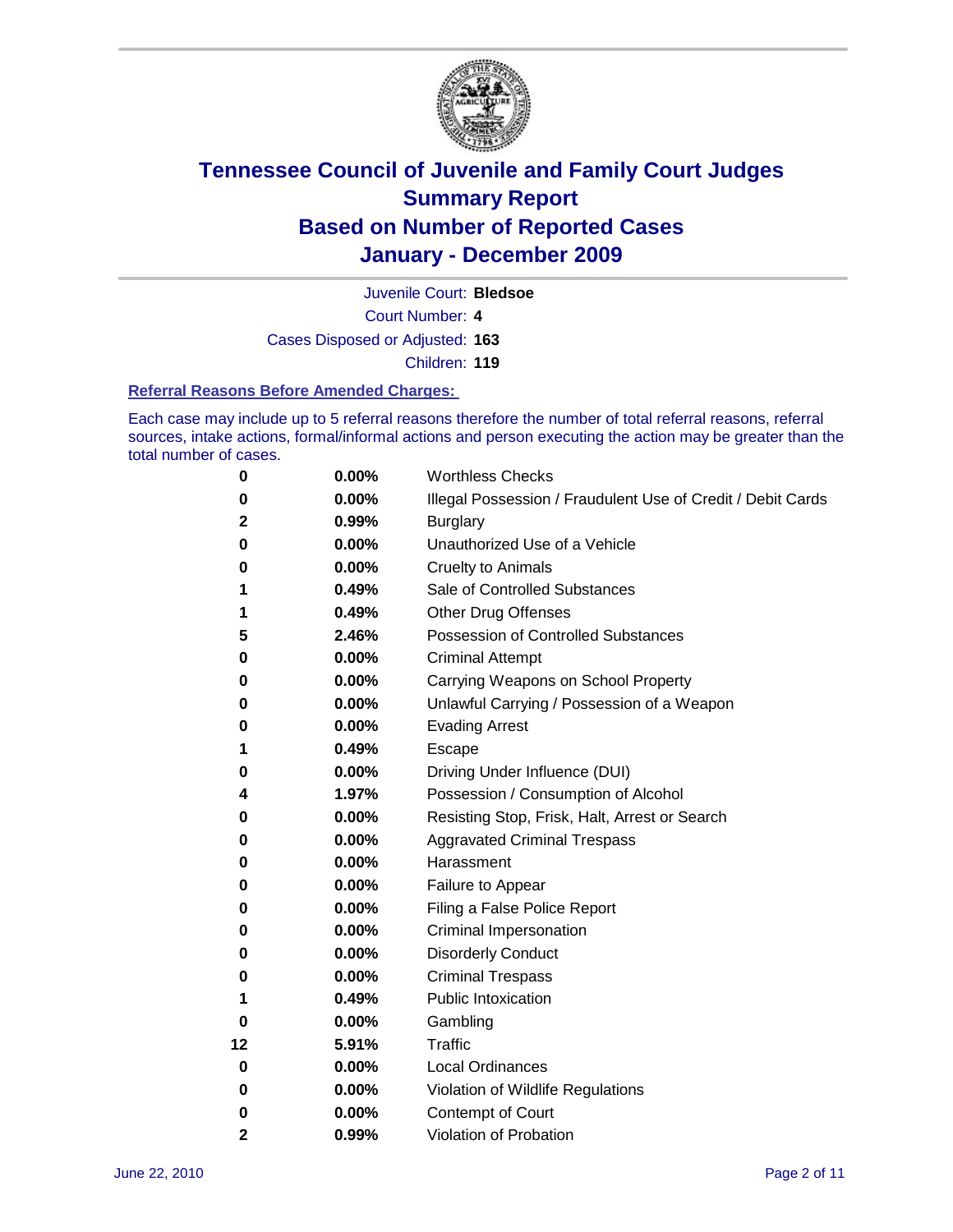

Juvenile Court: **Bledsoe**

Court Number: **4** Cases Disposed or Adjusted: **163**

Children: **119**

#### **Referral Reasons Before Amended Charges:**

Each case may include up to 5 referral reasons therefore the number of total referral reasons, referral sources, intake actions, formal/informal actions and person executing the action may be greater than the total number of cases.

| 0            | 0.00%   | Violation of Aftercare                 |
|--------------|---------|----------------------------------------|
| 30           | 14.78%  | Unruly Behavior                        |
| 9            | 4.43%   | Truancy                                |
| $\mathbf{2}$ | 0.99%   | In-State Runaway                       |
| $\bf{0}$     | 0.00%   | Out-of-State Runaway                   |
| 19           | 9.36%   | Possession of Tobacco Products         |
| 1            | 0.49%   | Violation of a Valid Court Order       |
| 0            | 0.00%   | Violation of Curfew                    |
| 0            | 0.00%   | Sexually Abused Child                  |
| 0            | 0.00%   | <b>Physically Abused Child</b>         |
| 8            | 3.94%   | Dependency / Neglect                   |
| 3            | 1.48%   | Termination of Parental Rights         |
| 0            | 0.00%   | <b>Violation of Pretrial Diversion</b> |
| 0            | 0.00%   | Violation of Informal Adjustment       |
| 13           | 6.40%   | <b>Judicial Review</b>                 |
| 0            | 0.00%   | <b>Administrative Review</b>           |
| $\bf{0}$     | 0.00%   | <b>Foster Care Review</b>              |
| 46           | 22.66%  | Custody                                |
| 4            | 1.97%   | Visitation                             |
| 4            | 1.97%   | Paternity / Legitimation               |
| 2            | 0.99%   | <b>Child Support</b>                   |
| 0            | 0.00%   | <b>Request for Medical Treatment</b>   |
| 0            | 0.00%   | <b>Consent to Marry</b>                |
| $\bf{0}$     | 0.00%   | Other                                  |
| 203          | 100.00% | <b>Total Referrals</b>                 |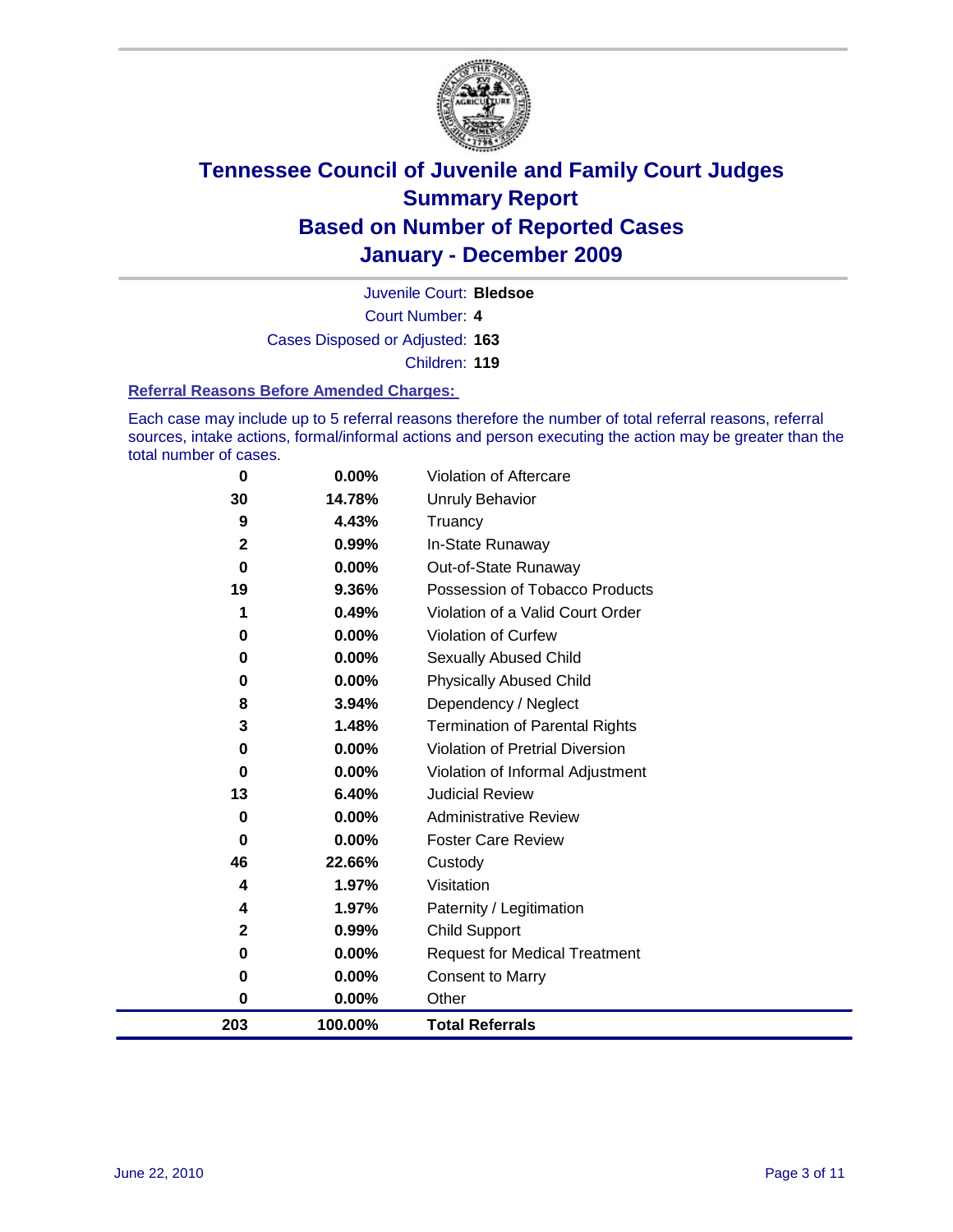

|                                 |          | Juvenile Court: Bledsoe           |  |  |  |
|---------------------------------|----------|-----------------------------------|--|--|--|
| <b>Court Number: 4</b>          |          |                                   |  |  |  |
| Cases Disposed or Adjusted: 163 |          |                                   |  |  |  |
|                                 |          | Children: 119                     |  |  |  |
| <b>Referral Sources: 1</b>      |          |                                   |  |  |  |
| 44                              | 21.67%   | Law Enforcement                   |  |  |  |
| 25                              | 12.32%   | Parents                           |  |  |  |
| 32                              | 15.76%   | Relatives                         |  |  |  |
| 0                               | 0.00%    | Self                              |  |  |  |
| 48                              | 23.65%   | School                            |  |  |  |
| $\mathbf{2}$                    | 0.99%    | <b>CSA</b>                        |  |  |  |
| 34                              | 16.75%   | <b>DCS</b>                        |  |  |  |
| 1                               | 0.49%    | <b>Other State Department</b>     |  |  |  |
| 0                               | 0.00%    | <b>District Attorney's Office</b> |  |  |  |
| 3                               | 1.48%    | <b>Court Staff</b>                |  |  |  |
| 0                               | 0.00%    | Social Agency                     |  |  |  |
| 0                               | 0.00%    | <b>Other Court</b>                |  |  |  |
| 14                              | 6.90%    | Victim                            |  |  |  |
| 0                               | 0.00%    | Child & Parent                    |  |  |  |
| 0                               | $0.00\%$ | Hospital                          |  |  |  |
| 0                               | 0.00%    | Unknown                           |  |  |  |
| 0                               | 0.00%    | Other                             |  |  |  |
| 203                             | 100.00%  | <b>Total Referral Sources</b>     |  |  |  |

### **Age of Child at Referral: 2**

| 119 | 100.00% | <b>Total Child Count</b> |
|-----|---------|--------------------------|
| 0   | 0.00%   | Unknown                  |
| 0   | 0.00%   | Ages 19 and Over         |
| 23  | 19.33%  | Ages 17 through 18       |
| 35  | 29.41%  | Ages 15 through 16       |
| 10  | 8.40%   | Ages 13 through 14       |
| 11  | 9.24%   | Ages 11 through 12       |
| 40  | 33.61%  | Ages 10 and Under        |
|     |         |                          |

<sup>1</sup> If different than number of Referral Reasons (203), verify accuracy of your court's data.

<sup>2</sup> One child could be counted in multiple categories, verify accuracy of your court's data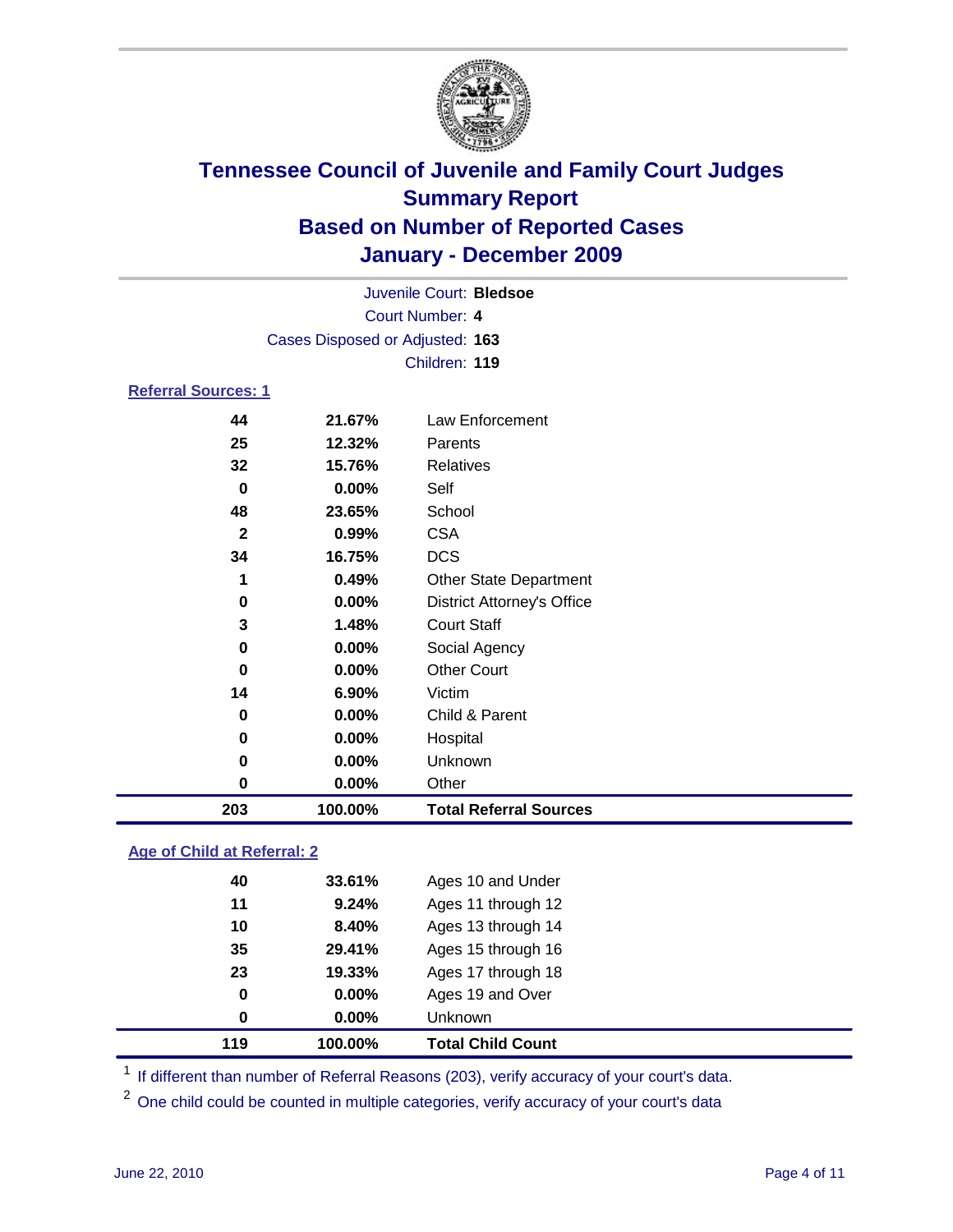

| Juvenile Court: Bledsoe                 |                                 |                          |  |  |  |
|-----------------------------------------|---------------------------------|--------------------------|--|--|--|
| Court Number: 4                         |                                 |                          |  |  |  |
|                                         | Cases Disposed or Adjusted: 163 |                          |  |  |  |
|                                         |                                 | Children: 119            |  |  |  |
| Sex of Child: 1                         |                                 |                          |  |  |  |
| 78                                      | 65.55%                          | Male                     |  |  |  |
| 41                                      | 34.45%                          | Female                   |  |  |  |
| $\mathbf 0$                             | 0.00%                           | Unknown                  |  |  |  |
| 119                                     | 100.00%                         | <b>Total Child Count</b> |  |  |  |
| Race of Child: 1                        |                                 |                          |  |  |  |
| 98                                      | 82.35%                          | White                    |  |  |  |
| 15                                      | 12.61%                          | African American         |  |  |  |
| $\mathbf 0$                             | 0.00%                           | Native American          |  |  |  |
| $\mathbf 0$                             | 0.00%                           | Asian                    |  |  |  |
| 6                                       | 5.04%                           | Mixed                    |  |  |  |
| $\mathbf 0$                             | 0.00%                           | Unknown                  |  |  |  |
| 119                                     | 100.00%                         | <b>Total Child Count</b> |  |  |  |
| <b>Hispanic Origin: 1</b>               |                                 |                          |  |  |  |
| 5                                       | 4.20%                           | Yes                      |  |  |  |
| 114                                     | 95.80%                          | No                       |  |  |  |
| $\mathbf 0$                             | 0.00%                           | Unknown                  |  |  |  |
| 119                                     | 100.00%                         | <b>Total Child Count</b> |  |  |  |
| <b>School Enrollment of Children: 1</b> |                                 |                          |  |  |  |
| 103                                     | 86.55%                          | Yes                      |  |  |  |
| 15                                      | 12.61%                          | No                       |  |  |  |
| 1                                       | 0.84%                           | Unknown                  |  |  |  |
| 119                                     | 100.00%                         | <b>Total Child Count</b> |  |  |  |

One child could be counted in multiple categories, verify accuracy of your court's data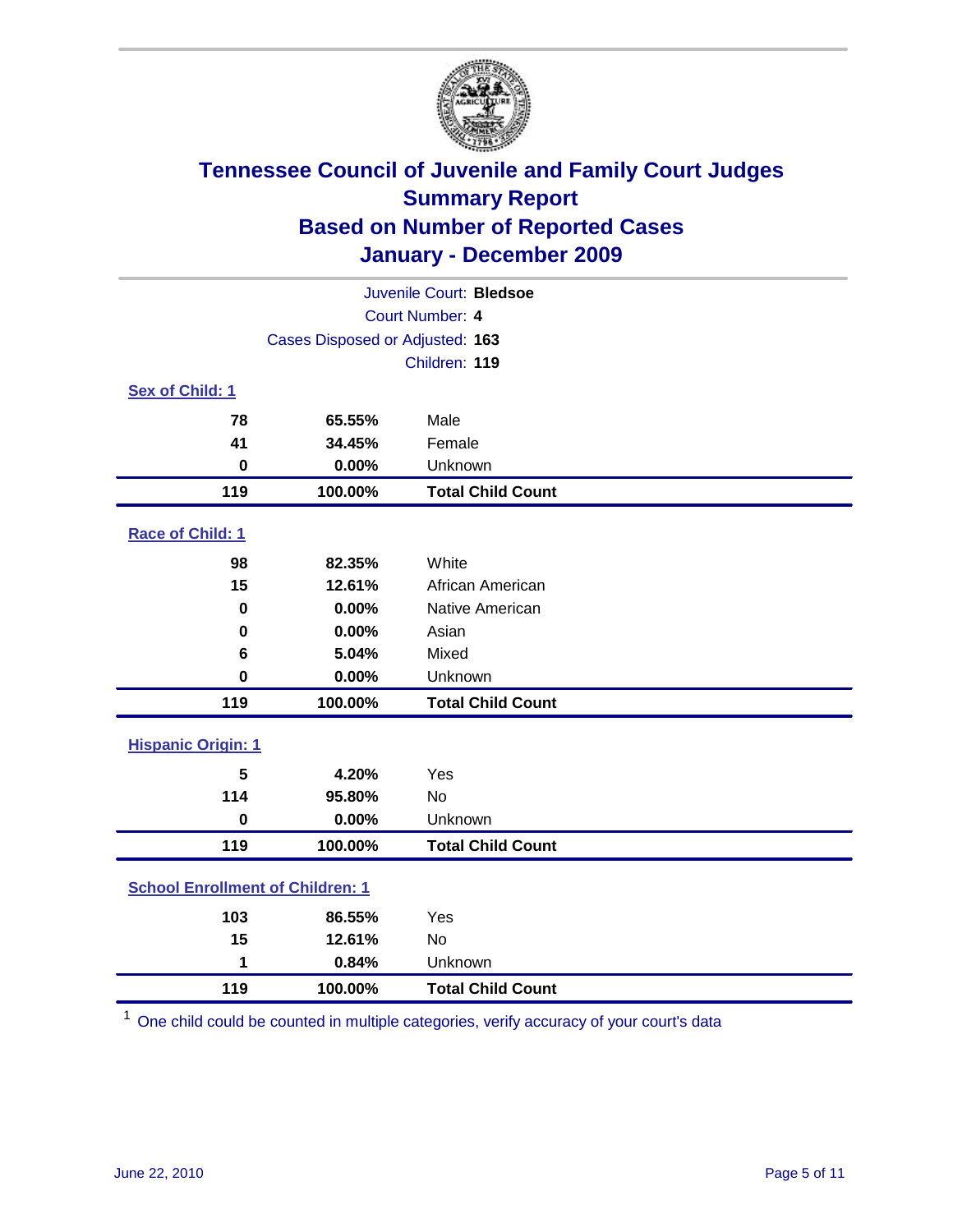

Court Number: **4** Juvenile Court: **Bledsoe** Cases Disposed or Adjusted: **163** Children: **119**

#### **Living Arrangement of Child at Time of Referral: 1**

| 119 | 100.00%  | <b>Total Child Count</b>     |
|-----|----------|------------------------------|
| 0   | 0.00%    | Other                        |
| 0   | 0.00%    | Unknown                      |
| 0   | $0.00\%$ | Independent                  |
| 9   | 7.56%    | In an Institution            |
| 0   | $0.00\%$ | In a Residential Center      |
| 0   | 0.00%    | In a Group Home              |
| 8   | 6.72%    | With Foster Family           |
| 2   | 1.68%    | <b>With Adoptive Parents</b> |
| 22  | 18.49%   | <b>With Relatives</b>        |
| 13  | 10.92%   | With Father                  |
| 23  | 19.33%   | With Mother                  |
| 14  | 11.76%   | With Mother and Stepfather   |
| 7   | 5.88%    | With Father and Stepmother   |
| 21  | 17.65%   | With Both Biological Parents |
|     |          |                              |

#### **Type of Detention: 2**

| 163          | 100.00%  | <b>Total Detention Count</b> |  |
|--------------|----------|------------------------------|--|
| 0            | $0.00\%$ | Other                        |  |
| 148          | 90.80%   | Does Not Apply               |  |
| 0            | $0.00\%$ | <b>Unknown</b>               |  |
| 1            | 0.61%    | Psychiatric Hospital         |  |
| 0            | 0.00%    | Jail - No Separation         |  |
| 0            | $0.00\%$ | Jail - Partial Separation    |  |
| 0            | $0.00\%$ | Jail - Complete Separation   |  |
| 12           | 7.36%    | Juvenile Detention Facility  |  |
| $\mathbf{2}$ | 1.23%    | Non-Secure Placement         |  |
|              |          |                              |  |

<sup>1</sup> One child could be counted in multiple categories, verify accuracy of your court's data

<sup>2</sup> If different than number of Cases (163) verify accuracy of your court's data.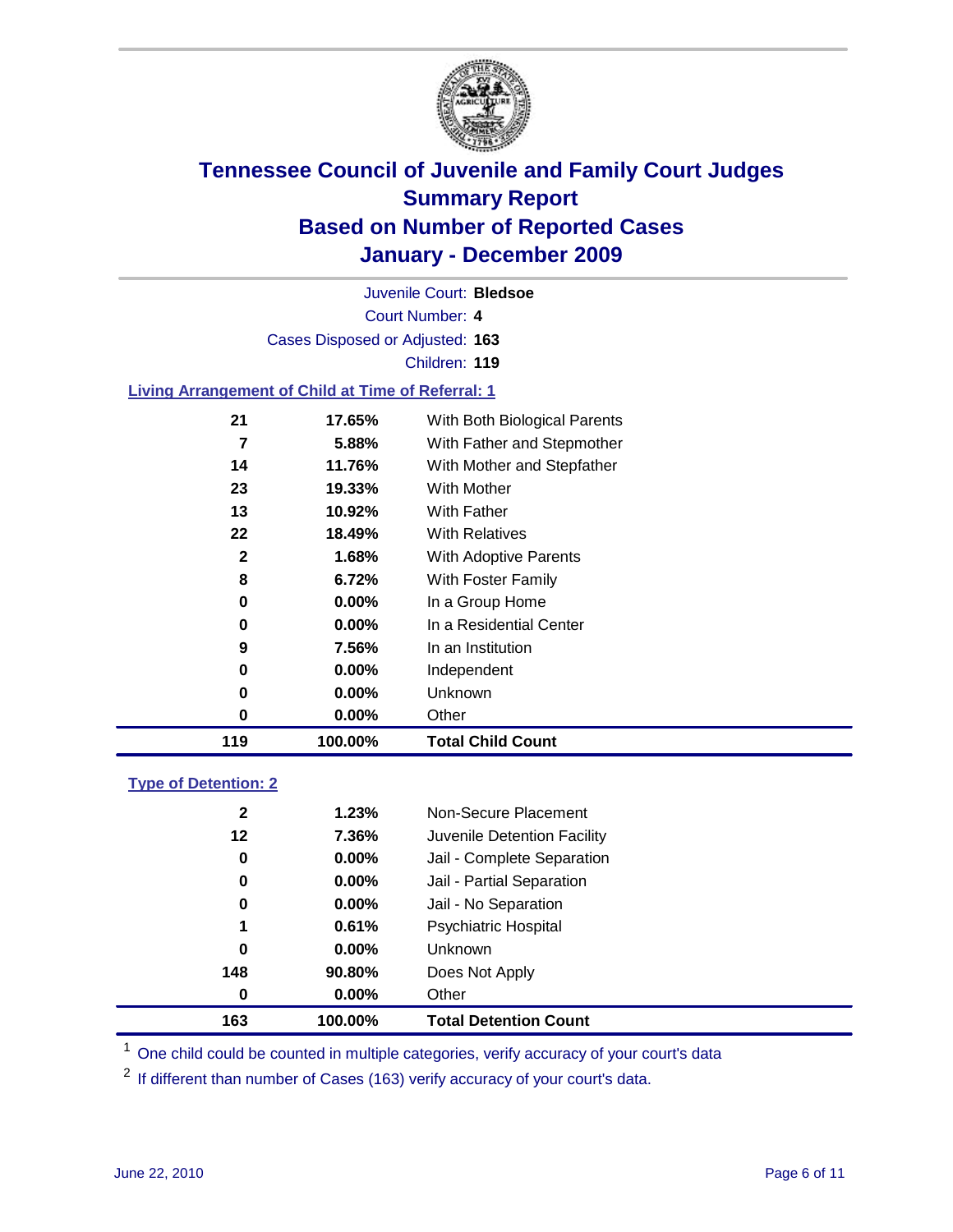

| Juvenile Court: Bledsoe                            |                                 |                                      |  |  |  |  |  |
|----------------------------------------------------|---------------------------------|--------------------------------------|--|--|--|--|--|
| Court Number: 4                                    |                                 |                                      |  |  |  |  |  |
|                                                    | Cases Disposed or Adjusted: 163 |                                      |  |  |  |  |  |
|                                                    | Children: 119                   |                                      |  |  |  |  |  |
| <b>Placement After Secure Detention Hearing: 1</b> |                                 |                                      |  |  |  |  |  |
| 4                                                  | 2.45%                           | Returned to Prior Living Arrangement |  |  |  |  |  |
| $\mathbf{2}$                                       | 1.23%                           | Juvenile Detention Facility          |  |  |  |  |  |
| $\mathbf 0$                                        | 0.00%                           | Jail                                 |  |  |  |  |  |
| 6                                                  | 3.68%                           | Shelter / Group Home                 |  |  |  |  |  |
| $\mathbf 2$                                        | 1.23%                           | <b>Foster Family Home</b>            |  |  |  |  |  |
| 1                                                  | 0.61%                           | Psychiatric Hospital                 |  |  |  |  |  |
| 0                                                  | 0.00%                           | Unknown                              |  |  |  |  |  |
| 148                                                | 90.80%                          | Does Not Apply                       |  |  |  |  |  |
| $\mathbf 0$                                        | 0.00%                           | Other                                |  |  |  |  |  |
| 163                                                | 100.00%                         | <b>Total Placement Count</b>         |  |  |  |  |  |
|                                                    |                                 |                                      |  |  |  |  |  |
|                                                    |                                 |                                      |  |  |  |  |  |
| <b>Intake Actions: 2</b><br>140                    | 68.97%                          | <b>Petition Filed</b>                |  |  |  |  |  |
| 8                                                  | 3.94%                           | <b>Motion Filed</b>                  |  |  |  |  |  |
| 12                                                 | 5.91%                           | <b>Citation Processed</b>            |  |  |  |  |  |
| $\bf{0}$                                           | 0.00%                           | Notification of Paternity Processed  |  |  |  |  |  |
| $\boldsymbol{9}$                                   | 4.43%                           | Scheduling of Judicial Review        |  |  |  |  |  |
| 34                                                 | 16.75%                          | Scheduling of Administrative Review  |  |  |  |  |  |
| 0                                                  | 0.00%                           | Scheduling of Foster Care Review     |  |  |  |  |  |
| $\bf{0}$                                           | 0.00%                           | Unknown                              |  |  |  |  |  |
| 0                                                  | 0.00%                           | Does Not Apply                       |  |  |  |  |  |
| 0                                                  | 0.00%                           | Other                                |  |  |  |  |  |

<sup>1</sup> If different than number of Cases (163) verify accuracy of your court's data.

<sup>2</sup> If different than number of Referral Reasons (203), verify accuracy of your court's data.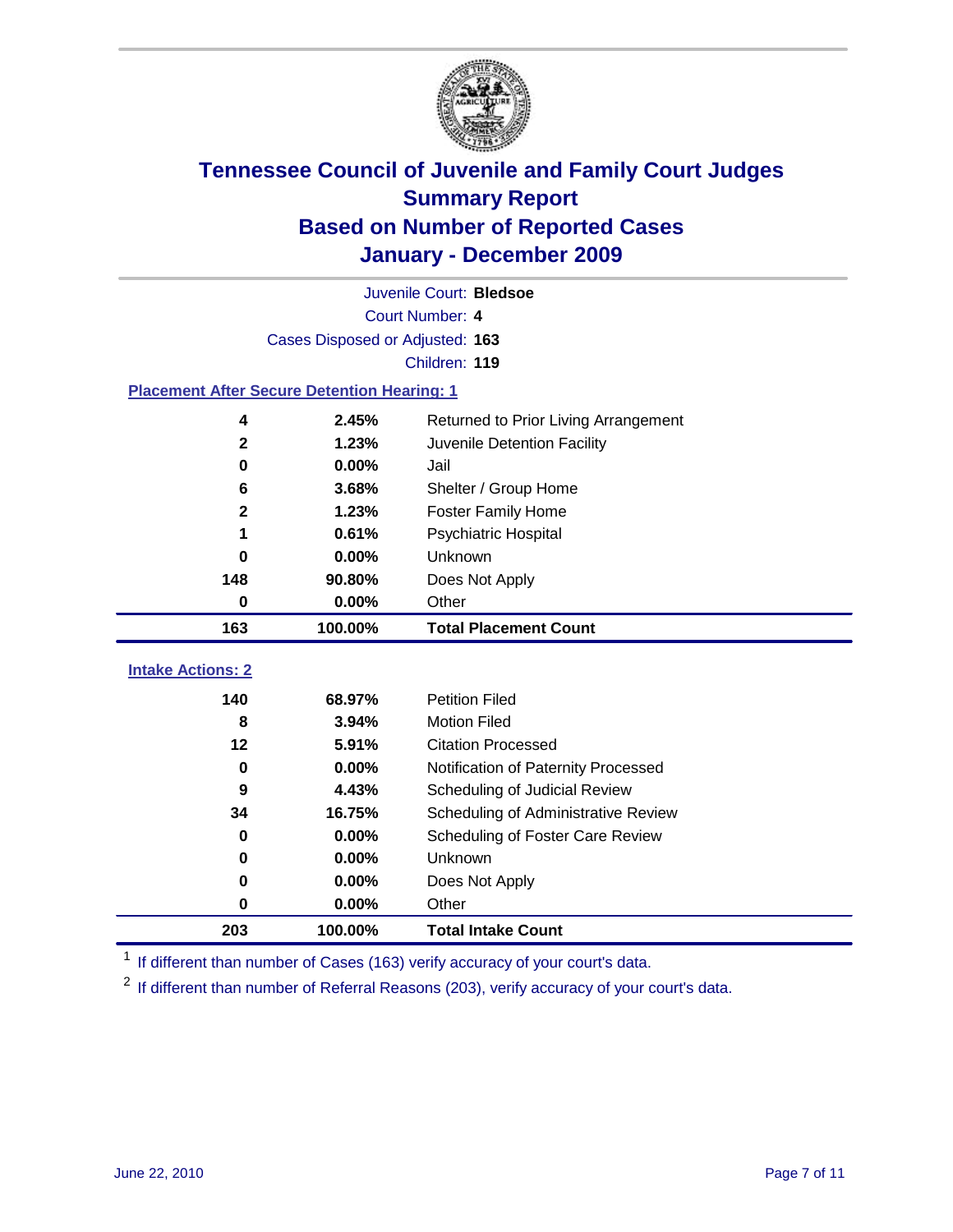

Court Number: **4** Juvenile Court: **Bledsoe** Cases Disposed or Adjusted: **163** Children: **119**

#### **Last Grade Completed by Child: 1**

| 119                     | 100.00%  | <b>Total Child Count</b>     |  |
|-------------------------|----------|------------------------------|--|
| $\pmb{0}$               | 0.00%    | Other                        |  |
| 7                       | 5.88%    | Unknown                      |  |
| $\pmb{0}$               | 0.00%    | <b>Never Attended School</b> |  |
| 0                       | 0.00%    | Graduated                    |  |
| $\mathbf{2}$            | 1.68%    | <b>GED</b>                   |  |
| $\pmb{0}$               | 0.00%    | Non-Graded Special Ed        |  |
| 0                       | $0.00\%$ | 12th Grade                   |  |
| $\boldsymbol{9}$        | 7.56%    | 11th Grade                   |  |
| 20                      | 16.81%   | 10th Grade                   |  |
| 17                      | 14.29%   | 9th Grade                    |  |
| $\overline{\mathbf{r}}$ | 5.88%    | 8th Grade                    |  |
| 8                       | 6.72%    | 7th Grade                    |  |
| 11                      | 9.24%    | 6th Grade                    |  |
| 1                       | 0.84%    | 5th Grade                    |  |
| 3                       | 2.52%    | 4th Grade                    |  |
| 9                       | 7.56%    | 3rd Grade                    |  |
| 3                       | 2.52%    | 2nd Grade                    |  |
| 4                       | 3.36%    | 1st Grade                    |  |
| $\mathbf 2$             | 1.68%    | Kindergarten                 |  |
| $\mathbf 2$             | 1.68%    | Preschool                    |  |
| 14                      | 11.76%   | Too Young for School         |  |

| <b>Enrolled in Special Education: 1</b> |
|-----------------------------------------|
|                                         |

| 119 | 100.00% | <b>Total Child Count</b> |  |
|-----|---------|--------------------------|--|
|     | 0.84%   | Unknown                  |  |
| 109 | 91.60%  | No                       |  |
| 9   | 7.56%   | Yes                      |  |
|     |         |                          |  |

One child could be counted in multiple categories, verify accuracy of your court's data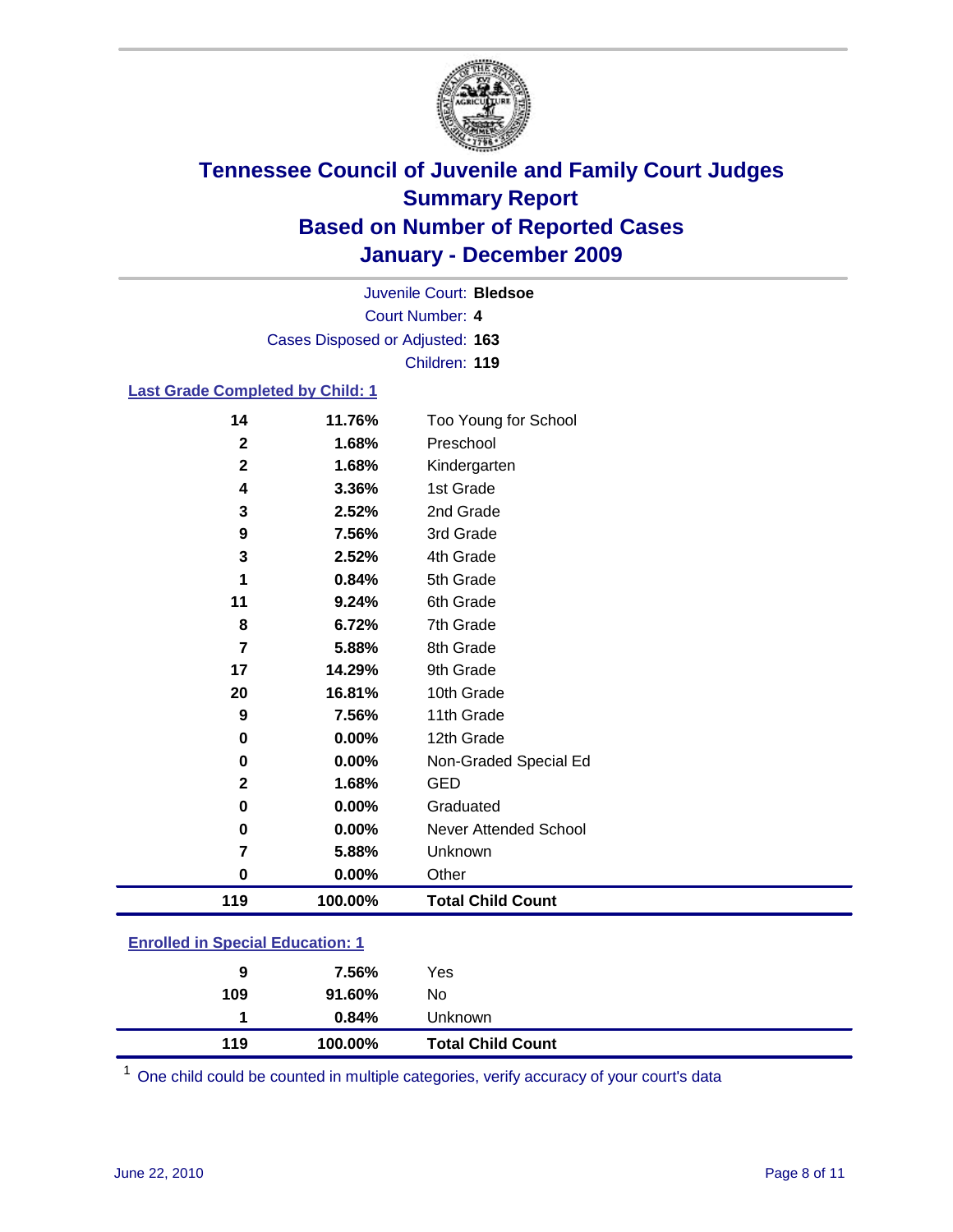

|                              |                                 | Juvenile Court: Bledsoe   |
|------------------------------|---------------------------------|---------------------------|
|                              |                                 | Court Number: 4           |
|                              | Cases Disposed or Adjusted: 163 |                           |
|                              |                                 | Children: 119             |
| <b>Action Executed By: 1</b> |                                 |                           |
| 171                          | 84.24%                          | Judge                     |
| 0                            | $0.00\%$                        | Referee                   |
| 32                           | 15.76%                          | <b>YSO</b>                |
| 0                            | $0.00\%$                        | Other                     |
| 0                            | $0.00\%$                        | Unknown                   |
| 203                          | 100.00%                         | <b>Total Action Count</b> |

### **Formal / Informal Actions: 1**

| 36  | 17.73%   | Dismissed                                        |
|-----|----------|--------------------------------------------------|
| 1   | 0.49%    | Retired / Nolle Prosequi                         |
| 26  | 12.81%   | <b>Complaint Substantiated Delinquent</b>        |
| 14  | 6.90%    | <b>Complaint Substantiated Status Offender</b>   |
| 13  | 6.40%    | <b>Complaint Substantiated Dependent/Neglect</b> |
| 1   | 0.49%    | <b>Complaint Substantiated Abused</b>            |
| 0   | $0.00\%$ | <b>Complaint Substantiated Mentally III</b>      |
| 33  | 16.26%   | Informal Adjustment                              |
| 5   | 2.46%    | <b>Pretrial Diversion</b>                        |
| 0   | $0.00\%$ | <b>Transfer to Adult Court Hearing</b>           |
| 0   | 0.00%    | Charges Cleared by Transfer to Adult Court       |
| 39  | 19.21%   | Special Proceeding                               |
| 15  | 7.39%    | <b>Review Concluded</b>                          |
| 20  | 9.85%    | Case Held Open                                   |
| 0   | $0.00\%$ | Other                                            |
| 0   | $0.00\%$ | Unknown                                          |
| 203 | 100.00%  | <b>Total Action Count</b>                        |

<sup>1</sup> If different than number of Referral Reasons (203), verify accuracy of your court's data.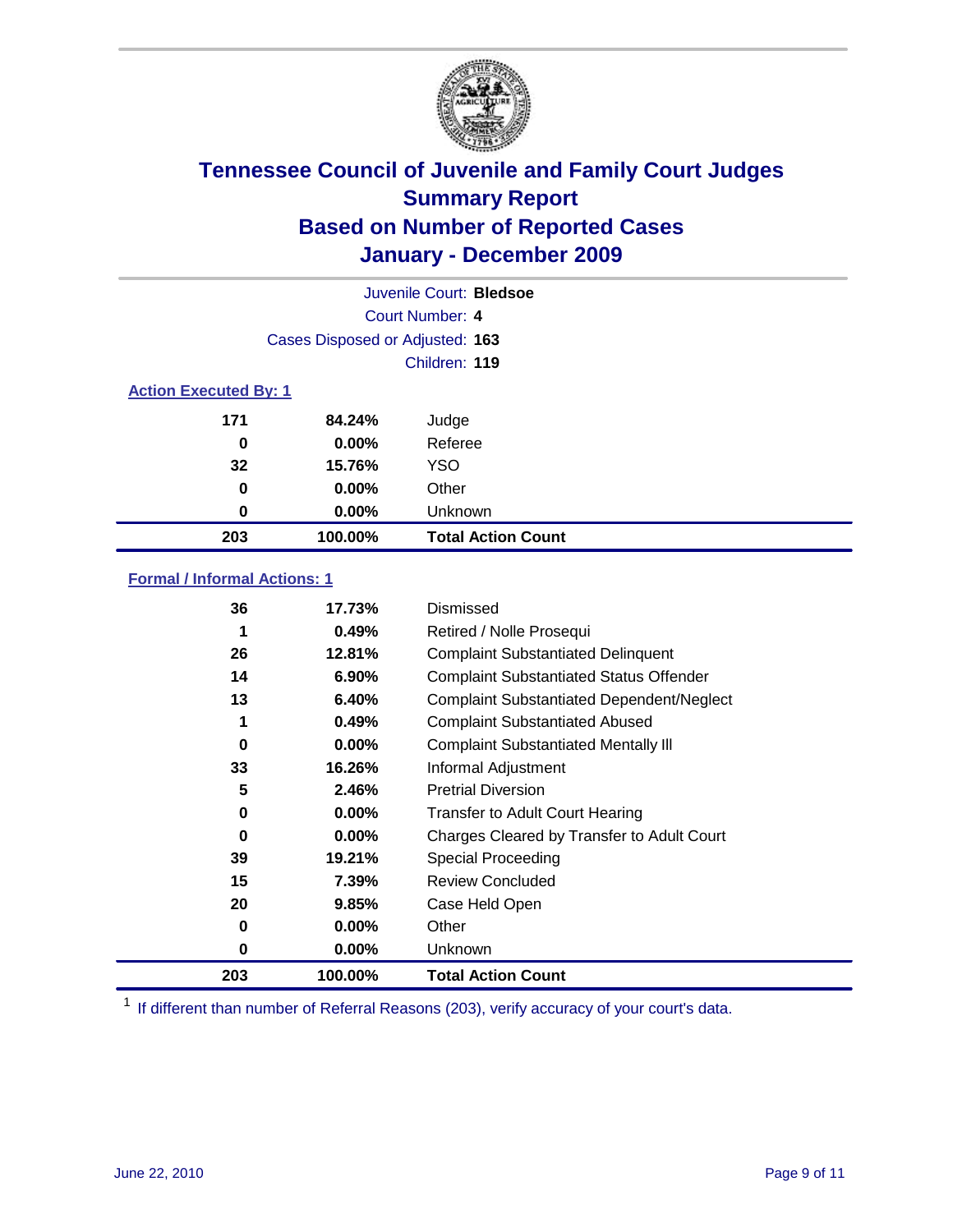

|                       |                                 | Juvenile Court: Bledsoe                               |
|-----------------------|---------------------------------|-------------------------------------------------------|
|                       |                                 | Court Number: 4                                       |
|                       | Cases Disposed or Adjusted: 163 |                                                       |
|                       |                                 | Children: 119                                         |
| <b>Case Outcomes:</b> |                                 | There can be multiple outcomes for one child or case. |
| 22                    | 8.87%                           | <b>Case Dismissed</b>                                 |
| $\mathbf{2}$          | 0.81%                           | Case Retired or Nolle Prosequi                        |
| 27                    | 10.89%                          | Warned / Counseled                                    |
| 13                    | 5.24%                           | Held Open For Review                                  |
| 0                     | 0.00%                           | Supervision / Probation to Juvenile Court             |
| 0                     | 0.00%                           | <b>Probation to Parents</b>                           |
| 1                     | 0.40%                           | Referral to Another Entity for Supervision / Service  |
| 3                     | 1.21%                           | Referred for Mental Health Counseling                 |
| 4                     | 1.61%                           | Referred for Alcohol and Drug Counseling              |
| 1                     | 0.40%                           | Referred to Alternative School                        |
| 0                     | 0.00%                           | Referred to Private Child Agency                      |
| 5                     | 2.02%                           | Referred to Defensive Driving School                  |
| 0                     | 0.00%                           | Referred to Alcohol Safety School                     |
| 14                    | 5.65%                           | Referred to Juvenile Court Education-Based Program    |
| 0                     | 0.00%                           | Driver's License Held Informally                      |
| 0                     | 0.00%                           | <b>Voluntary Placement with DMHMR</b>                 |
| 1                     | 0.40%                           | <b>Private Mental Health Placement</b>                |
| 0                     | 0.00%                           | <b>Private MR Placement</b>                           |
| 0                     | 0.00%                           | Placement with City/County Agency/Facility            |
| 1                     | 0.40%                           | Placement with Relative / Other Individual            |
| 3                     | 1.21%                           | Fine                                                  |
| 24                    | 9.68%                           | <b>Public Service</b>                                 |
| 5                     | 2.02%                           | Restitution                                           |
| 0                     | 0.00%                           | <b>Runaway Returned</b>                               |
| 5                     | 2.02%                           | No Contact Order                                      |
| 0                     | 0.00%                           | Injunction Other than No Contact Order                |
| 0                     | 0.00%                           | <b>House Arrest</b>                                   |
| 8                     | 3.23%                           | <b>Court Defined Curfew</b>                           |
| 0                     | $0.00\%$                        | Dismissed from Informal Adjustment                    |
| 0                     | $0.00\%$                        | <b>Dismissed from Pretrial Diversion</b>              |
| 0                     | 0.00%                           | Released from Probation                               |
| 0                     | $0.00\%$                        | <b>Transferred to Adult Court</b>                     |
| 0                     | 0.00%                           | <b>DMHMR Involuntary Commitment</b>                   |